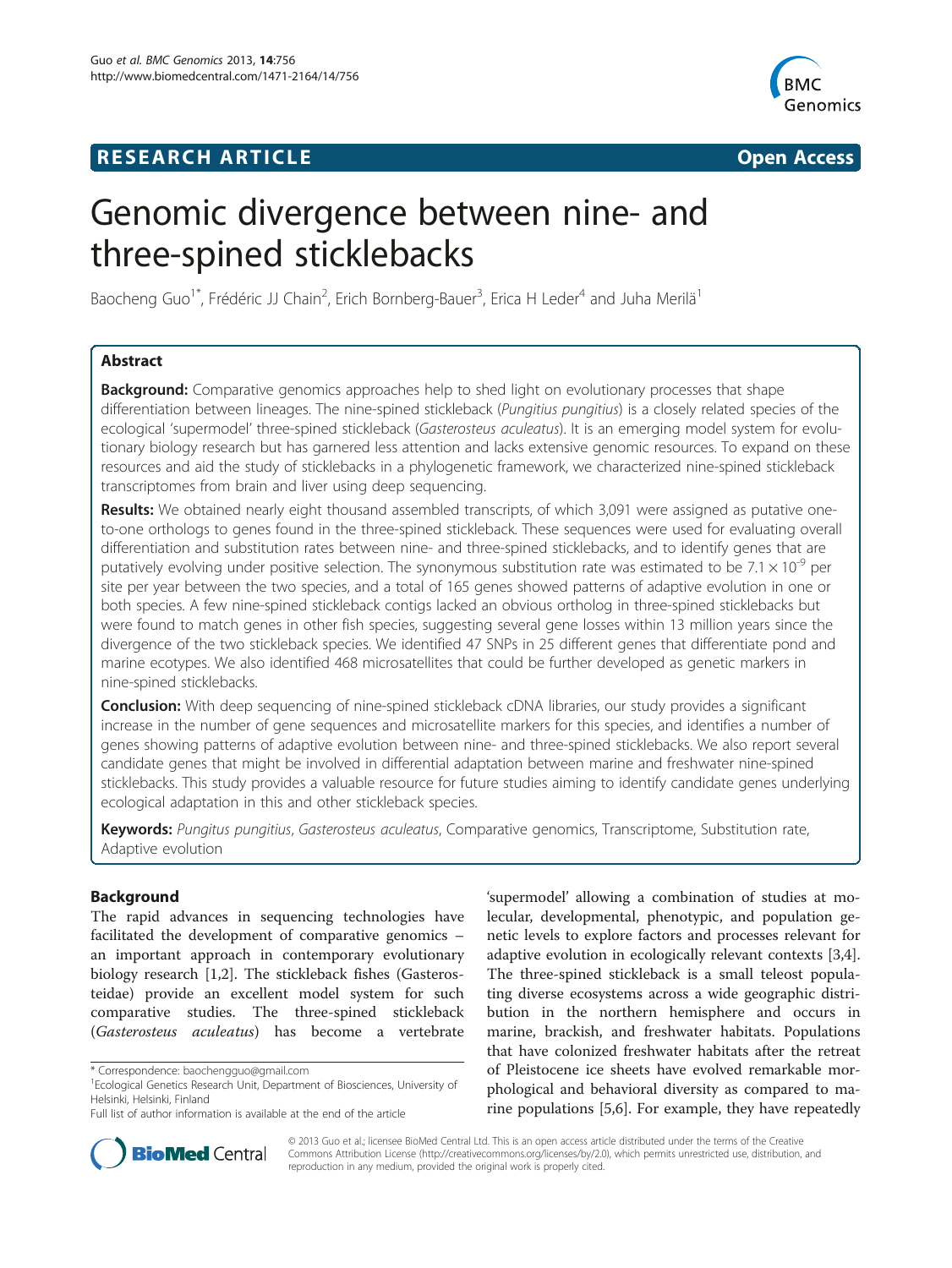evolved changes in body shape, skeletal armor, trophic apparati, pigmentation, osmoregulatory functions, life history, and behavior [[5\]](#page-8-0). The genetic architecture for several of these phenotypic adaptations has been – or is being – deciphered [[7-](#page-8-0)[15\]](#page-9-0). Interestingly, the parallel evolution (similar phenotypes evolving independently in different populations derived from a common ancestor) of armor loss, pelvic reduction, and pigmentation has been found to result from parallel genetic changes in similar genes [\[8,9,11](#page-8-0)[,14](#page-9-0)]. However, relatively little is known about the genetics of these or other traits in other stickleback species (but see: [[16-20\]](#page-9-0)).

The nine-spined stickleback (*Pungitius pungitius*) is an emerging model for evolutionary biology research [[21](#page-9-0)] and has diverged from the three-spined stickleback around 13 million years ago (Mya) [\[22\]](#page-9-0), but the two species are ecologically – and to some degree also phenotypically – very similar [\[23](#page-9-0)]. Phylogeographic and population genetic analyses of the nine-spined stickleback demonstrate that their colonization and adaptation to freshwater habitats from marine environments has occurred independently multiple times [\[24-26](#page-9-0)]. Meanwhile, freshwater nine-spined sticklebacks have also evolved – repeatedly and independently – similar morphological [[26-28](#page-9-0)], behavioral [\[29,30\]](#page-9-0), neurological [[31-36](#page-9-0)], and physiological [[37,38\]](#page-9-0) phenotypes in different localities. Notably, similar adaptive traits also have been evolved in parallel between nine- and three-spined sticklebacks [[6](#page-8-0)]. For example, both marine nine- and threespined sticklebacks have a complete pelvis, but several different freshwater populations in both species have undergone a genetically based reduction - or even total loss - of the pelvic girdle and associated spines [\[16-18](#page-9-0)]. However, it is still uncertain whether or not the genetic underpinnings of the pelvic reduction in nine- and three-spined sticklebacks are the same. For instance, Shapiro et al. [[16\]](#page-9-0) first suggested that changes of Pitx1 expression might contribute to pelvic reduction in both species, but later discovered that the major loci controlling for pelvic development were completely different between the two species. This suggests that the pelvic reduction in these species is an example of genetic convergence [[17\]](#page-9-0) (but see [[18](#page-9-0)]). Hence, nine- and threespined sticklebacks offer a powerful opportunity to study whether or not similar phenotypic changes across species are associated with the same genes or genetic mechanisms.

A genome-wide comparative study can help us to better understand how selection has shaped divergence and illuminate the genetic basis of parallel evolution in nine- and three-spined sticklebacks. It can also reveal the extent of genome-wide differentiation across protein-coding and non-coding regions and the prevalence of species-specific genes that may influence the evolutionary trajectory of divergent species. However, compared to the three-spined stickleback with abundant genomic resources [[3,](#page-8-0)[39,40\]](#page-9-0), genomic resources for the nine-spined stickleback are still largely lacking (but see: [[17,41,42\]](#page-9-0)). For example, development of microsatellite markers for study of nine-spined stickleback currently is based on the three-spined genome, but cross-species utility of microsatellite primers is limited due to low amplification success [[43](#page-9-0)]. Fortunately, the recent explosion of affordable Next Generation Sequencing (NGS) technology provides evolutionary and ecological researchers a great opportunity to conduct genome-wide studies of non-model organisms with limited genetic and genomic resources [\[44](#page-9-0)-[46\]](#page-9-0). For instance, transcriptome, a collection of expressed sequences, represents a sample of the spatiotemporally expressed genome that can be used for comparative genomic studies at an interspecific level, as well as genetic diversity analyses at an intraspecific level. Here, we used deep sequencing (454 GS FLX) to characterize partial brain and liver transcriptomic libraries of nine-spined sticklebacks from marine and freshwater populations exhibiting a high degree of morphological and genetic divergence [[26](#page-9-0)-[38,41\]](#page-9-0). With the resulting transcripts, we (1) characterized the sequence divergence between the two closely related stickleback species, (2) investigated rates of molecular evolution for patterns consistent with positive selection, and (3) evaluated sequence differentiation between marine and freshwater nine-spined sticklebacks.

# Results

#### Sequencing and assembly

We obtained a total 337,630 high quality reads with mean length of 250 bp from 454 sequencing of four cDNA libraries from nine-spined sticklebacks (Additional file [1:](#page-8-0) Figure S1). Contig assembly of the reads were combined from the four cDNA libraries into one "nine-spined stickleback transcriptome" containing 7,932 contigs  $\geq 100$  bp (median = 403 bp, Additional file [1](#page-8-0): Figure S2) with an average coverage depth of 38 reads (Additional file [2:](#page-8-0) Table S1).

#### Functional annotation

A BLASTX search returned 3,347 (42.2%) nine-spined stickleback contigs with significant hits to three-spined stickleback genes. This proportion of contigs with BLAST hits is similar to previous transcriptome studies [[47-49](#page-9-0)], in which contigs without significant hits may consist of untranslated transcripts, chimeras or assembly artifacts. Blast2Go with the Gene Ontology (GO) annotations database was used for further annotation and 2,071 contigs have one or more GO terms (Additional file [1](#page-8-0): Figure S3). We additionally found that 104 contigs had no significant BLASTX hit with protein sequences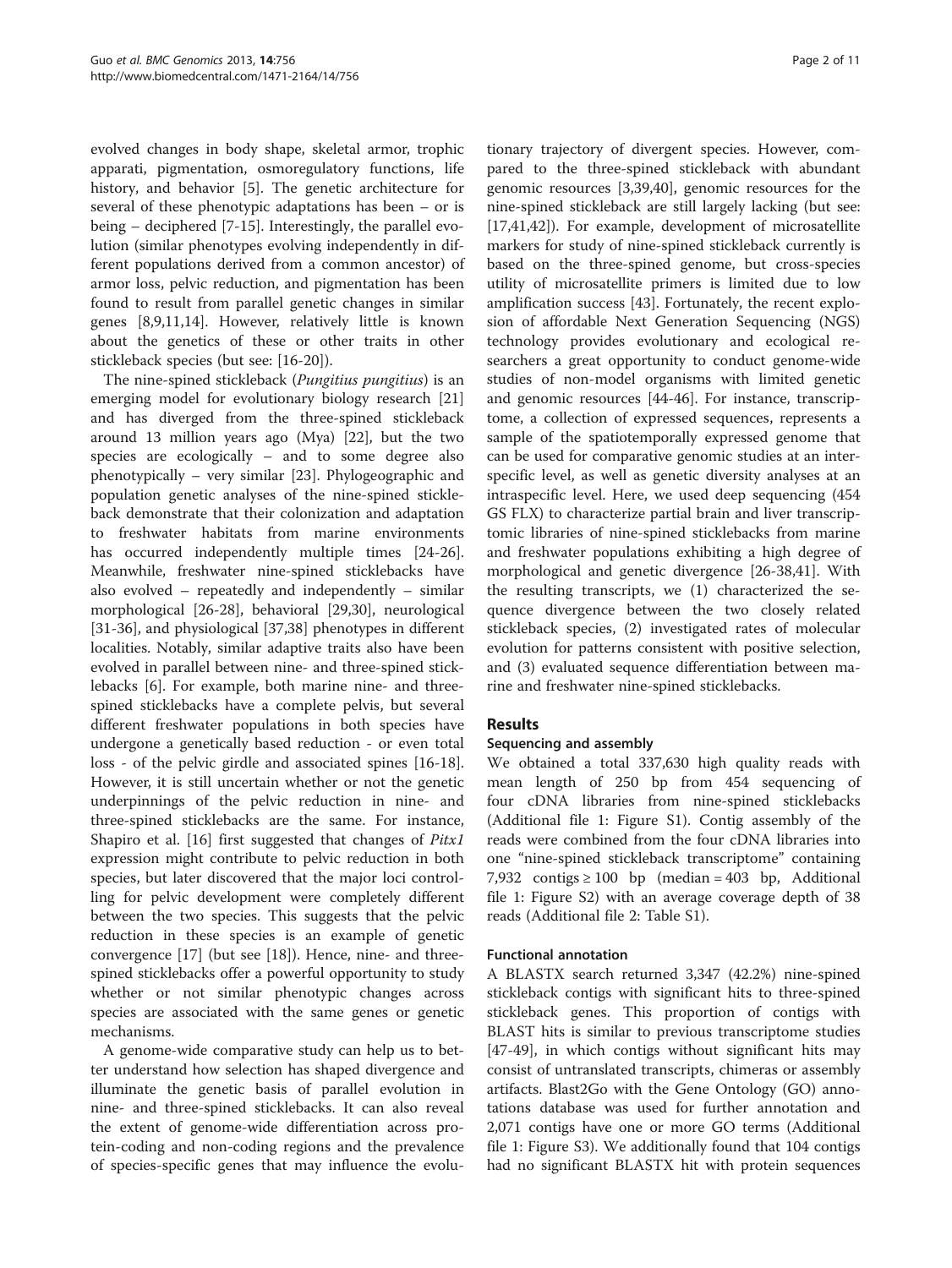from the three-spined stickleback but had significant hits with protein sequences in at least one of the other seven fish genomes available from Ensembl. By using BLASTN and BLAT searches, we confirmed that 15 of the 104 contigs had no hits in the current three-spined stickleback genome (Additional file [2](#page-8-0): Table S2). Because these contigs correspond to genes in other teleost genomes, this suggests that the orthologous sequences of these contigs have probably been lost in the three-spined stickleback rather than gained in nine-spined sticklebacks.

#### Sequence comparison between nine- and three-spined sticklebacks

We found that 3,091 out of the 3,347 nine-spined stickleback contigs (92.4%) had a pairwise  $K_s \le 0.5$ compared to their three-spined stickleback orthologs (Figure 1), and these had an average length of 690 bp (Additional file [1](#page-8-0): Figure S4). We restricted all further analyses to these 3,091 contigs, or "unigenes", in an attempt to curtail the effects of erroneously called orthologs with large  $K_s$  values. The corresponding genes are more or less evenly distributed across the three-spined stickleback genome with 2.3% to 7.1% of genes on each chromosome, and the gene number per chromosome is positively correlated with chromosome size  $(r_s = 0.84,$  $P < 1.2 \times 10^{-6}$  $P < 1.2 \times 10^{-6}$  $P < 1.2 \times 10^{-6}$ , in Additional file 1: Figure S5). Given the conserved genomic synteny between the two species [[35\]](#page-9-0), these observations suggest that the unigenes are a relatively unbiased sample of nine-spined stickleback genes in terms of genomic distribution.

We used three methods to detect positive selection on genes in sticklebacks. We first calculated the pairwise

substitution rates  $K_s$ ,  $K_a$ , and  $K_a/K_s$  between the ninespined stickleback unigenes and their putative orthologs in the three-spined stickleback (Figure 2). Genes are generally under strong purifying selection (low  $K_a/K_s$ values), with a mean pairwise  $K_s$  value was 0.1841 ± 0.0017 (mean  $\pm$  SD). A total of 194 (6.3%) orthologous pairs had a  $K_a/K_s$  ratio between 0.5 and 1 (points above the grey line in Figure 2), and 74 (2.4%) had a  $K_a/K_s$  ratio > 1 (points above the black line in Figure 2). The latter 74 unigenes are distributed across 16 chromosomes (Additional file [3](#page-8-0): Table S3).

We also performed the branch-site test with medaka as an outgroup to detect positive selection operating on sites along each stickleback lineage. The branch-site test revealed a total of 33 unigenes ( $p < 0.05$ , eight after multiple test correction with  $q$ -value < 0.05) that are putatively evolving under positive selection in the ninespined stickleback lineage and 39 unigenes (seven after multiple test correction) in the three-spined stickleback lineage (Additional file [3:](#page-8-0) Table S4). We also found 82 unigenes (37 after multiple test correction) with sites evolving under positive selection in the ancestral lineage before the split between nine- and three-spined sticklebacks (Additional file [3:](#page-8-0) Table S4).

A third method was used for inferring positive selection by utilizing nine-spined stickleback SNPs. We analyzed the patterns of selection among genes with the MK test and the direction of selection (DoS). We found 48 unigenes that departed from neutrality (Chi-square test with Yates correction,  $df = 1$ ,  $p < 0.05$ ), 18 of which show a signature of positive selection (Additional file [3](#page-8-0):





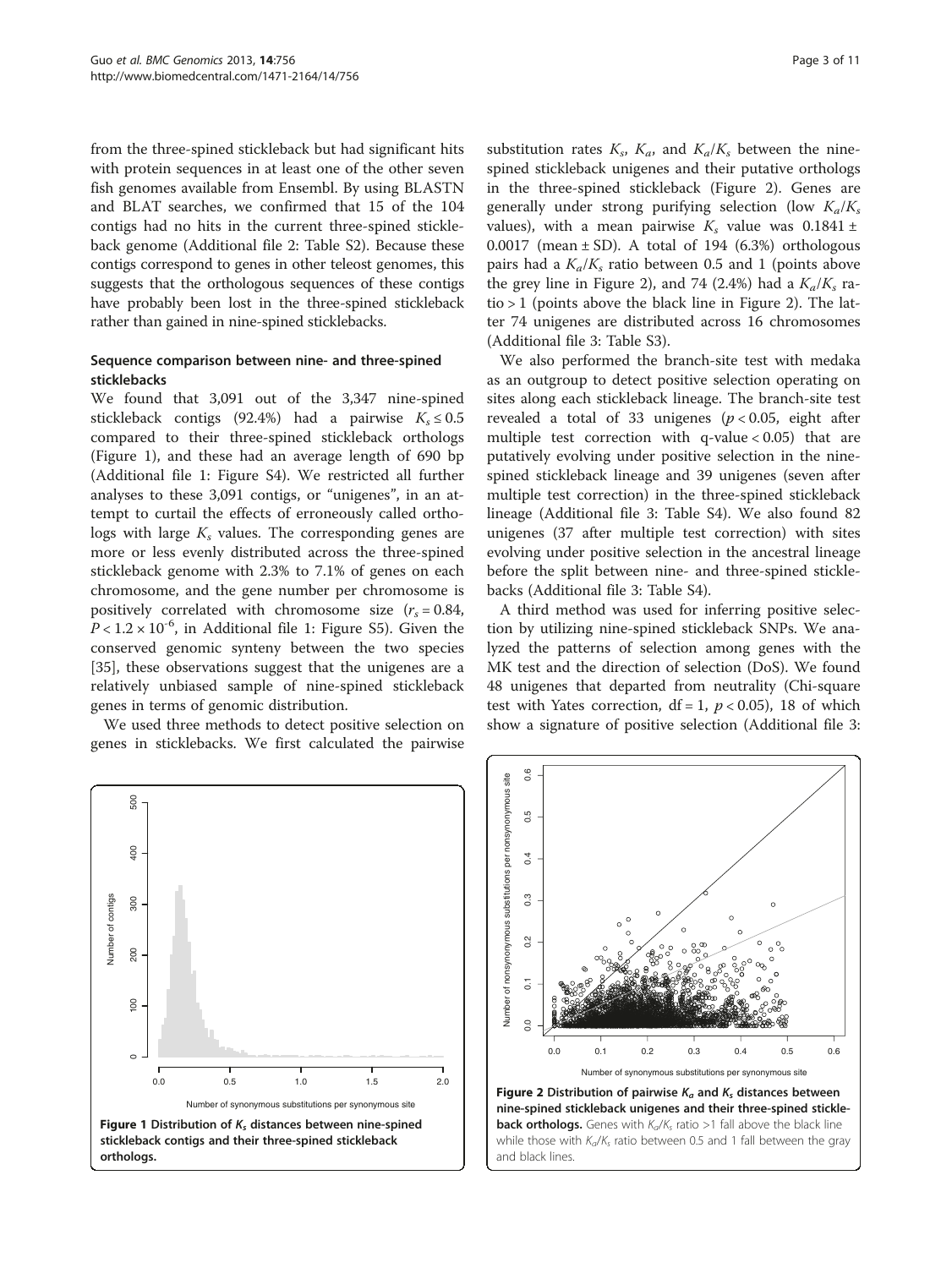Table S5). However, none of these signatures remained statistically significant after correction for multiple tests.

It is noteworthy that positive selection on seven genes was detected by at least two of the three methods mentioned above. For example, two genes with a pairwise  $K_a/K_s$  ratio ≥ 1 that are involved in lipid transport are also detected using the branch-site test, of which one gene (apolipoprotein B - ENSGACG00000009637) is consistent with positive selection in the nine-spined stickleback lineage and the other gene (a vitellogenin gene - ENSGACG00000009711) is consistent with positive selection in the three-spined stickleback lineage. Other overlaps from methods of detecting positive selection include a gene (adenylate cyclase 6 - ENSGACG 00000008575) detected by the MK test and the branchsite test in the nine-spined stickleback lineage, and four genes (complement factor H-related 3 - ENSGACG000 00001733, fetuin B - ENSGACG00000005690, HECT domain containing E3 ubiquitin protein ligase 1 - ENSG ACG00000012853 and an uncharacterized gene - ENS GACG00000007507) detected by both pairwise  $K_a/K_s$ and the MK test. Combining all three tests, we found a total of 165 genes with patterns of adaptive evolution in either the nine- or three-spined stickleback, or both. These genes are distributed rather evenly across all of the three-spined stickleback chromosomes except XIV (Additional file [1](#page-8-0): Figure S5). We found 126 of these 176 genes with associated GO annotations spanning a broad range of functions (Figure 3). We found that nine GO terms (viz. translational elongation, macromolecule biosynthesis, protein biosynthesis, translation, cellular biosynthesis, physiological process, macromolecule metabolism, biosynthesis, and energy derivation by oxidation of organic compounds) were significantly overrepresented among these 165 genes by comparing to all three-spined stickleback genes, which suggested that these 165 genes have been subject to adaptive evolution (family-wise error rate, P < 0.05; Additional file [3:](#page-8-0) Table S6).

A total of 368 nine-spined stickleback unigenes contained partially sequenced UTRs  $\geq$  50 bp. The average K2P distance of these UTRs and their three-spined stickleback orthologous sequence was  $0.0709 \pm 0.0020$ (median = 0.0688), whereas the average K2P distance of the coding regions for these same genes was  $0.0513 \pm$ 0.0017 (median = 0.0436). The average pairwise  $K<sub>s</sub>$  for the 368 unigenes was  $0.1746 \pm 0.0047$  (median = 0.1637) and is close to that of the all 3,091 unigenes (mean =  $0.1841 \pm 0.0017$ ; median = 0.1687), which suggests no bias of the 368 unigenes with UTR information, at least with respect to  $K_s$ . The divergence of UTRs was significantly higher as compared to the divergence in corresponding coding regions (Wilcoxon signed rank test,  $P < 2.2 \times 10^{-16}$ ) but significantly lower than that of  $K_s$ (Wilcoxon signed rank test,  $P < 2.2 \times 10^{-16}$ ), which suggests that UTRs have evolved under lower selective pressures than coding regions, albeit not neutrally (assuming that synonymous sites evolve close to neutrally). Based on the divergence estimates above and the species divergence time of 13 Mya [[22\]](#page-9-0), we calculated the substitution rate as  $2.0 \times 10^{-9}$  per site per year in coding regions

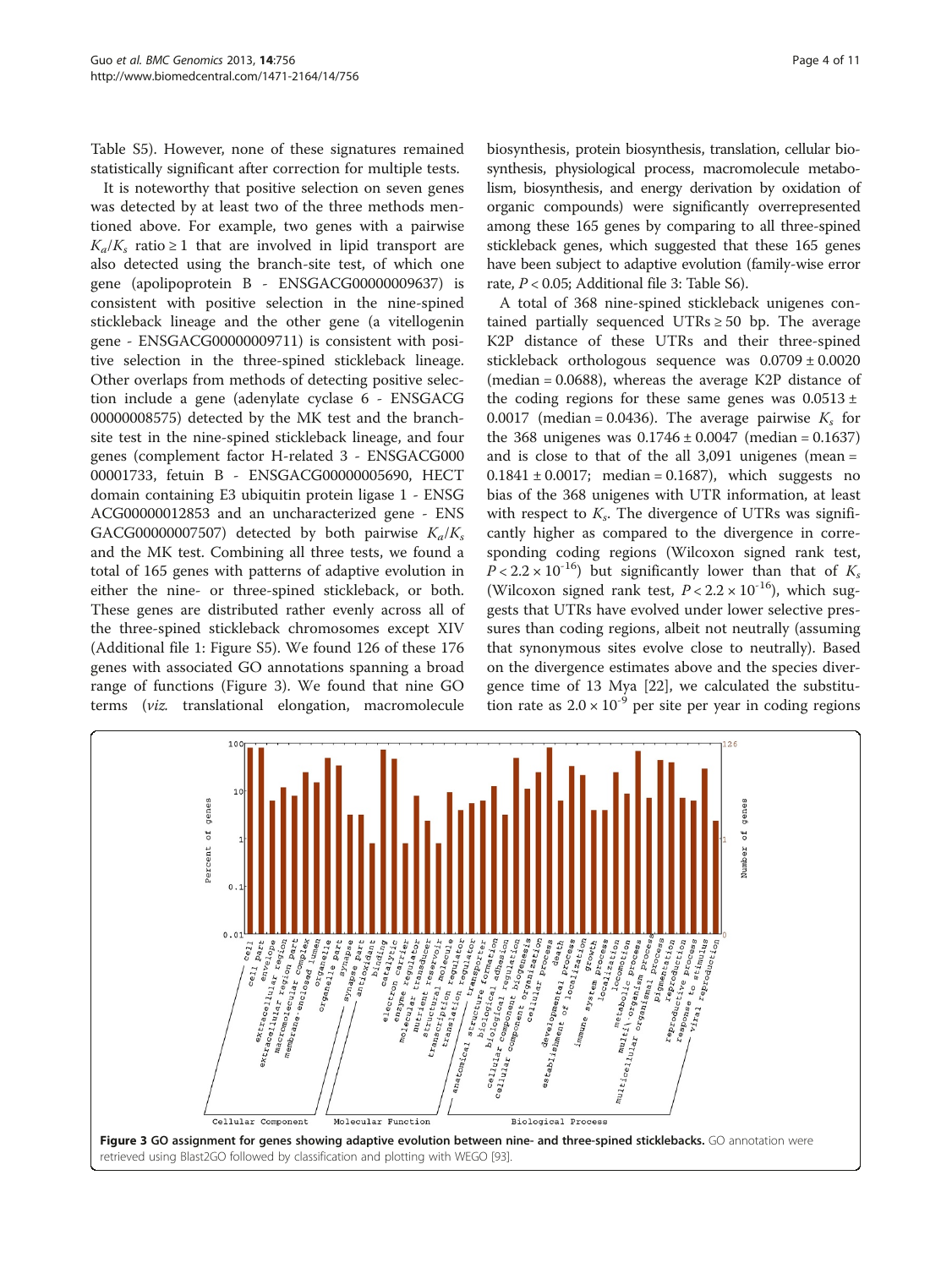(including both synonymous and nonsynonymous sites) and  $2.7 \times 10^{-9}$  per site per year in UTRs between nineand three-spined sticklebacks.

#### Divergence between marine and freshwater nine-spined sticklebacks

We found 1,814 SNPs (0.044% of evaluated genic sites) among 718 unigenes in the sampled nine-spined sticklebacks (934 unique SNPs in the marine sample, 642 unique SNPs in the pond sample, and 238 SNPs shared in common). Many of the SNPs (567) are predicted to be nonsynonymous changes, while the remaining are either synonymous (665) or in UTRs (582) (Additional file [3](#page-8-0): Table S7). We found 47 SNPs in 28 unigenes (spanning 25 different genes) that lead to 'fixed' genotypes between the two ecotypes, including 17 homozygous differences. These divergent SNPs occur in both tissue types and as such are not tissue-specific differences but most probably reflect general genetic differences between the ecotypes (at least from the sampled individuals). Of the fixed homozygous differences, five are nonsynonymous SNPs, ten are synonymous SNPs and two are SNPs found in UTRs (Additional file [3](#page-8-0): Table S8).

#### Discovery of microsatellite markers

Microsatellites are important genetic markers for nonmodel organisms and have been widely used for studies of nine-spined sticklebacks [\[18,19,24,41,43\]](#page-9-0). We analyzed the nine-spined stickleback unigenes to identify microsatellite markers. We obtained 468 SSRs in 358 unigenes (Additional file [3:](#page-8-0) Table S9). In terms of abundance, dinucleotide repeats were most abundant (178, 38.0%) followed by trinucleotide repeats (148, 31.6%), mononucleotide repeats (139, 29.7%), 1 tetranucleotide repeat, and 2 hexanucleotide repeats. Of the 468 SSRs, 428 are perfect and 40 are compound. AC/GT (124 out of 178, 69.7%) was the most abundant dinucleotide repeat motif and AGG/CTT (58 out of 148, 39.2) was the most abundant trinucleotide repeat motif.

# **Discussion**

#### The nine-spined stickleback transcriptome

In recent years, the use of comparative genomic approaches in a phylogenetic framework has shed much light on a variety of fundamental evolutionary questions, such as adaptive evolution [[3](#page-8-0),[50](#page-9-0),[51](#page-9-0)], genetic variation [[52-55](#page-9-0)], and speciation [[56](#page-9-0)-[58\]](#page-9-0). Development of genomic resources is the first step towards such biological questions. Using 454 pyrosequencing, we have contributed to the improvement of genomic resources for nine-spined sticklebacks. We provide over three thousand transcript sequences that correspond to an orthologous gene in the three-spined stickleback, and report hundreds of genic microsatellites that can be used as markers in future experiments with nine-spined sticklebacks. The data provided here significantly increase the number of available gene sequences for nine-spined sticklebacks since there are currently fewer than 1,000 sequence entries in the National Center for Biotechnology Information. Given its status as an emerging model for evolutionary biology research [\[21\]](#page-9-0), this transcriptomic data will be of interest to researchers investigating the evolution of nine-spined sticklebacks, for example by using the identified SNPs or microsatellite markers for population genetics studies. It also allows for more refined inferences concerning stickleback and teleost evolution in a phylogenetic framework by providing orthologs of closely related fish species. Thus, apart from contributing a large number of new gene sequences to the research domain, the results of this study represent the first reported nine-spined stickleback transcriptomic resource, and as such, provide a starting point for intraand inter-specific genomic comparisons in sticklebacks.

### Sequence divergence between nine- and three-spined sticklebacks

The nine-spined stickleback transcriptome characterized in this study allowed us to survey sequence divergence between two closely related species – nine- and threespined sticklebacks. Because the two species diverged 13 Mya [\[22](#page-9-0)], we anticipated that the genetic differences would be considerable despite the highly ecological, phenotypic, and genetic similarities between the species [[23,43\]](#page-9-0). The rate of sequence substitution is of central importance to understand mechanisms underlying molecular evolution. Rates of nonsynonymous and synonymous substitutions are good indicators of selective pressures at the sequence level of protein-coding genes [[59,60\]](#page-9-0). Synonymous sites usually evolve neutrally and can provide insights on the background rate of sequence evolution [\[59,60](#page-9-0)], thus we used the  $K_s$  values of proteincoding genes to estimate neutral substitution rates in sticklebacks. The average substitution rate was estimated to be  $7.1 \times 10^{-9}$  per synonymous site per year between nine- and three-spined sticklebacks (Additional file [1](#page-8-0): Figure S6) when calibrated to the divergence time of 13 Mya. This rate is faster than previously published genome-wide substitution rate estimates available across mammals  $(2.2 \times 10^{-9}$  per synonymous site per year; [\[61](#page-9-0)]), but is nearer the substitution rate of teleosts  $(1.25 \times 10^{-6})$ in cichlids; [\[46](#page-9-0)]) as the rates of molecular evolution in fish are known to be fast compared to other vertebrates [[62\]](#page-9-0). Additionally, the unigenes we identified may be enriched with highly expressed genes that are more easily detected in transcriptomic sequencing, and thus the estimated substitution rate might be an underestimation because highly expressed protein coding genes usually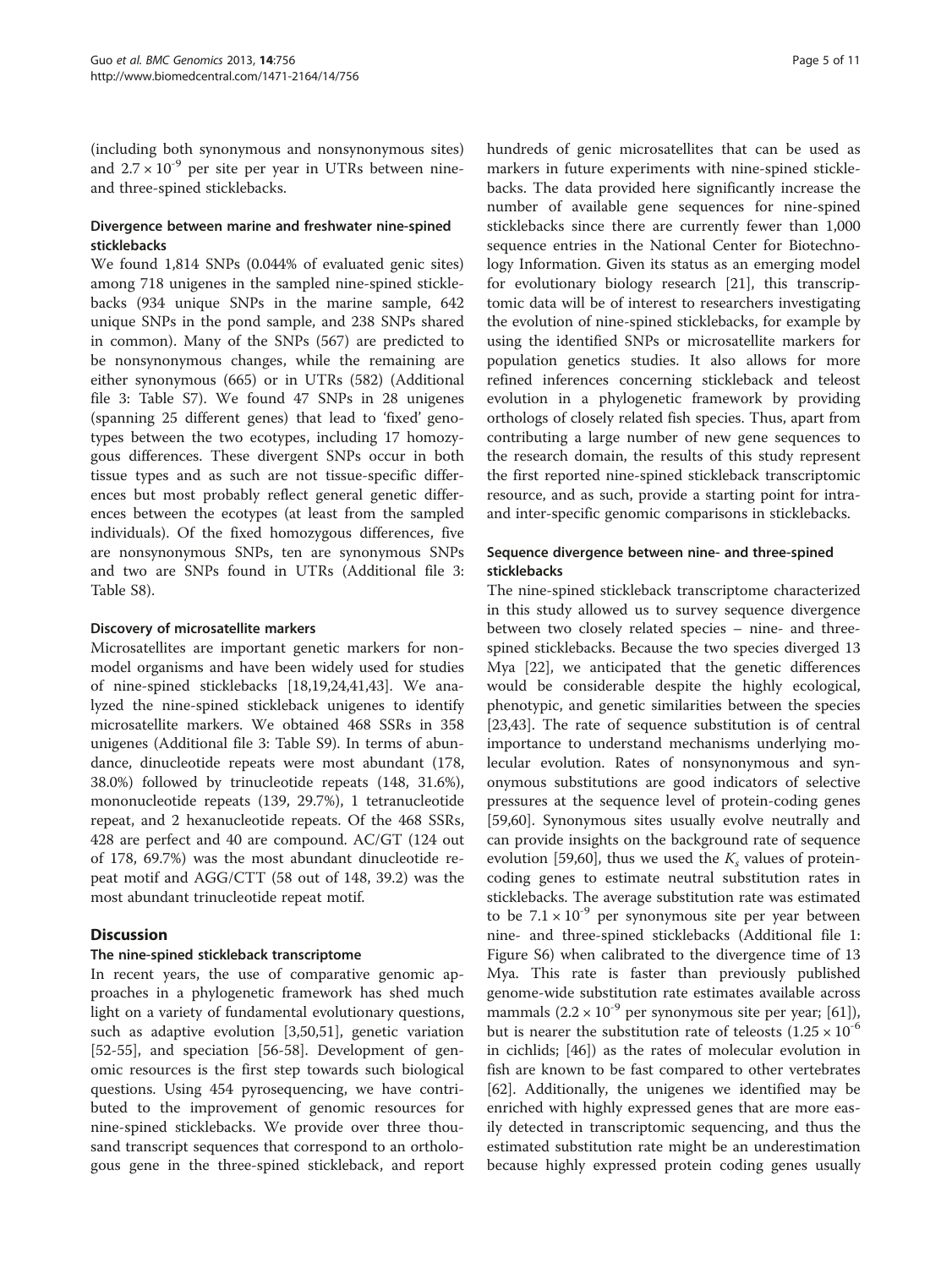evolve slowly [[63](#page-10-0)]. Nevertheless, this estimated substitution rate should be a useful yardstick for research in teleost molecular evolution in general, and particularly for those studies on stickleback phylogeny and molecular clock dating.

Identifying genes that show evidence of positive selection can help us in understanding whether closely related species occupying similar ecological niches share genetic attributes involved in adaptation. The  $K_a/K_s$  ratio  $(= 1:$  neutral evolution; > 1: positive selection; < 1: purifying selection) is often used for diagnosing the extent and direction of selection on sequence evolution [\[59,60](#page-9-0)]. Using three analyses based on nonsynonymous and synonymous substitutions, a total of 165 genes show indications of positive selection in one or both species of sticklebacks. These 165 genes have significantly smaller pairwise  $K_s$  (Wilcoxon–Mann–Whitney test,  $P = 1.4 \times$  $10^{-7}$ ) but significantly larger pairwise  $K_a$  (Wilcoxon– Mann–Whitney test,  $P = 5.7 \times 10^{-4}$  compared to the other analyzed genes (Additional file [1:](#page-8-0) Figure S7). Despite a broad range of GO annotations that these genes are involved with, we found that they showed enrichment in several functional categories. Such genes may be of particular interest for further studies aiming to investigate their detailed functions, as well as possible associations with ecological differences between stickleback species.

In addition to coding sequence changes, regulatory sequence changes may play an important role in repeated adaptive evolution of freshwater three-spined sticklebacks [\[3](#page-8-0)]. In general, UTRs, especially 3′-UTRs, are found to evolve neutrally among very closely related taxa [[46\]](#page-9-0). However, we found that UTRs between nine- and three-spined sticklebacks are under stronger purifying selection as compared to synonymous sites, but under more relaxed selection as compared to coding regions (both synonymous and nonsynonymous sites). These findings suggest that some UTRs may be important in shaping stickleback evolution [[3\]](#page-8-0).

Gene gains and losses are important processes contributing to evolutionary innovation and differentiation [[64,65\]](#page-10-0), perhaps especially so in teleosts because of the teleost-specific whole genome duplication event [\[66](#page-10-0)]. The comparison between stickleback orthologs revealed that some genes are likely to have been lost in the threespined stickleback, as they exist both in nine-spined sticklebacks and other model fish genomes. It is also possible that these genes are missing from the current three-spined stickleback genome assembly, or that the genes have evolved so rapidly that they no longer resemble the same gene in other fishes. Of the genes that might have been lost in three-spined sticklebacks, nine have associated GO terms related to binding (protein and iron), cell migration, and membrane component.

However, a more complete grasp of the number of genes differentially lost and retained between nine- and threespined sticklebacks can only be answered with a complete nine-spined stickleback genome. Nevertheless, our results suggest that as in the case of other vertebrates [\[65,67](#page-10-0)], stickleback divergence is also accompanied with gene losses.

However, we are aware that our results largely depend on the initial dataset for which we can make comparisons between genes. Because we used a subset of all genes in the genome, we cannot capture the entire list of variation and genes that are evolving under positive selection. In fact, our dataset may further be biased towards slowly evolving genes under stronger purifying selection if we are capturing mainly highly expressed genes, and those with low  $K_s$  values. Nevertheless, our results should provide a useful first step towards unraveling the genetics underlying divergence between nine- and three-spined sticklebacks. Taken together, our analyses of substitution rates, positive selection and gene loss suggest that there are considerable genetic differences between these two ecologically and phenotypically similar species.

#### Genetic divergence between marine and freshwater nine-spined sticklebacks

Much research has been directed towards investigating genome-wide divergence between marine and freshwater three-spined sticklebacks and many genes associated with their divergence have been identified [[3,](#page-8-0)[68\]](#page-10-0). Genetic differentiation between marine and freshwater ninespined sticklebacks also has been described in studies utilizing microsatellites [[41\]](#page-9-0) and restriction-site-associated DNA sequencing [\[42](#page-9-0)]. For example, Shikano et al. [[41\]](#page-9-0) found several functionally- and physiologicallyimportant genes that had experienced divergent selection between different habitats, and Bruneaux et al. [[42](#page-9-0)] showed that genomic regions enriched for genes having functions related to immunity, chemical stimulus response, lipid metabolism, and signaling pathways had experienced positive selection. However, in-depth genome-wide studies of genetic differentiation between marine and freshwater nine-spined sticklebacks have been lacking. Here, we probed the genome-wide genetic differentiation between marine and freshwater ninespined sticklebacks to understand whether similar or different genetic changes underlying divergence between freshwater and marine populations exist in the two stickleback species. We found 25 genes with 'fixed' genotypes between marine and freshwater nine-spined sticklebacks (Additional file [3](#page-8-0): Table S8), and these represent candidates for ecotypic differentiation in nine-spined sticklebacks. Interestingly, one of these genes, the enolase 1a (ENSGACG00000007396) gene has also been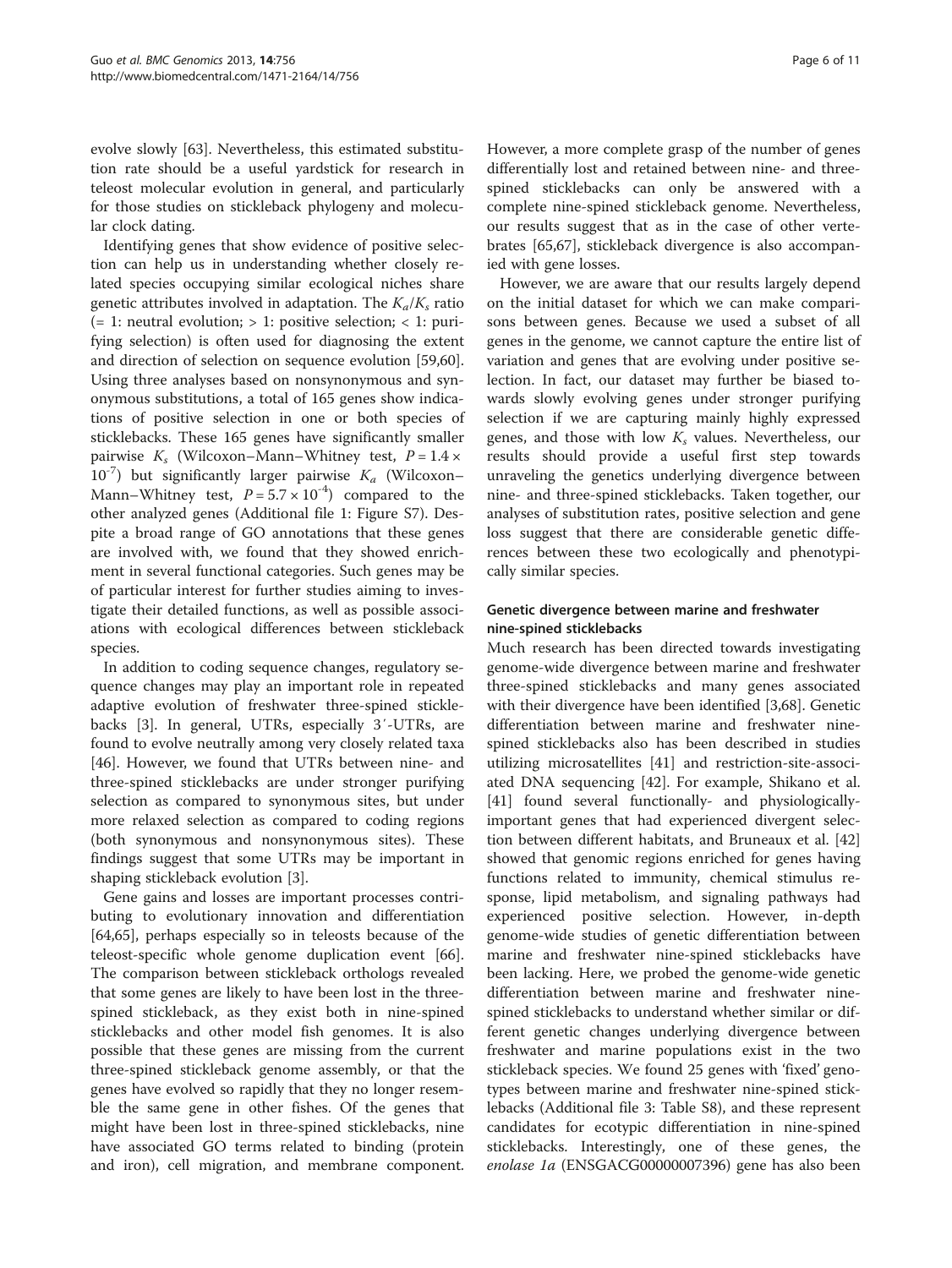found to be associated with the divergence of marine and freshwater three-spined sticklebacks [[3](#page-8-0)]. ATPases are another group of interesting genes that have been associated with the marine and freshwater divergence in sticklebacks. We found that the ATP5B and ATP6v1ba genes have SNPs differentiating marine and freshwater nine-spined sticklebacks, and similar evidence is avail-able from ATP6V1Aa [\[41\]](#page-9-0) in nine-spined and ATP6V0A1 and ATP6V0E1 in three-spined sticklebacks [[3\]](#page-8-0). Furthermore, a transferrin gene (ENSGACG0000 0013533) with a putative function in iron ion transport may be of particular interest for understanding adaptive population divergence of marine and freshwater ninespined sticklebacks, since ion concentration is one of the notable environmental differences demarcating marine and freshwater habitats. Hence, enolase 1a, ATP5B, ATP6v1ba and transferrin provide promising candidates for further investigations focused on understanding the molecular mechanisms of differentiation and adaptation between marine and freshwater stickleback populations. Further studies screening more populations and individuals are needed to evaluate the robustness of these results, as well as to understand how often adaptive divergence between marine and freshwater populations of different stickleback taxa is occurring through evolution in the same or in different genes or genetic elements.

# Conclusions

With the massively parallel pryrosequencing of ninespined stickleback cDNA libraries, we identified over three thousand unique gene transcripts and hundreds of genic microsatellites. Using these transcripts, we calculated sequence substitution rates in coding regions, in UTRs, and across synonymous sites between nine- and three-spined sticklebacks. We identified over a hundred genes with molecular patterns of positive selection in one or both stickleback lineages and found several candidate genes that might be involved in differential adaptation between marine and freshwater nine-spined sticklebacks. Both the same and different genes were found to associate with marine and freshwater divergence across stickleback taxa. Apart from these specific findings, the study brings about significant amount of new resources (viz. gene sequences, microsatellites, and SNPs) to the reach of the research community interested in fish and stickleback genomics in particular.

#### Methods

This study did not involve human subjects, and our experimental protocol was approved by the ethics committee of National Animal Experiment Board, Finland (permission numbers: ESLH-STSTH223A and STH037A).

#### Fish sampling, RNA isolation, and cDNA library construction

We sampled two male and two female nine-spined sticklebacks from the Baltic Sea (Helsinki, Finland; 60°12′N, 25°11′E), and one male and one female from an isolated freshwater pond (Rytilampi, Finland; 66°23′N, 19°19′E). We chose to sequence the brain and liver transcriptomes to access a large number of diverse transcripts, as these are highly complex organs with complex transcriptomes. Total RNA was extracted from brain and liver tissues using TRIzol reagent (Invitrogen, Carlsbad, CA, USA) according to the manufacturer's protocol. We constructed four cDNA libraries (marine brain, marine liver, freshwater brain, and freshwater liver) with the Super-Script® Double-Stranded cDNA Synthesis Kit (Invitrogen, cat. no. 11917-010), according to the manufacturer's protocol. Equimolar amounts of the total RNA from each of the two males and two females from marine population were pooled for construction of the marine brain library, but only one male and one female were used for the marine liver library. Likewise, RNA from one male and one female were used for the freshwater brain and liver libraries.

#### Transcriptome sequencing and assembly

We barcoded the four cDNA libraries and sequenced them in a half plate of GS FLX (Roche 454) Standard Chemistry run by DNA Sequencing and Genomics Laboratory, Institute of Biotechnology, University of Helsinki at Helsinki, Finland. Sequences have been deposited in the NCBI Short Read Archive (Accession no. SRR846896, SRR846899, SRR846900, and SRR846901). We trimmed adaptors and low quality reads using custom Perl scripts. We then assembled the cleaned reads using v2.5.3 of the GS De Novo Assembler [[69\]](#page-10-0) into contigs representing four transcriptomic libraries, one brain and one liver library from each population. We obtained three additional transcriptomic libraries by pooling the contigs from the four cDNA libraries into a marine transcriptome, a freshwater transcriptome and the allencompassing 'nine-spined stickleback transcriptome'. These transcriptomic libraries were assembled from reads using a minimum overlap length of 40 bp and a minimum overlap identity of 98%. Detailed information of the transcriptome assemblies are listed in Additional file [2:](#page-8-0) Table S1.

#### Gene annotation

Our annotations focused on the 'nine-spined stickleback transcriptome' that was assembled with all reads combined from the four cDNA libraries. We only included assembly contigs with a minimum length of 100 bp for further analyses and used two comprehensive methods to annotate the remaining contigs. We first assigned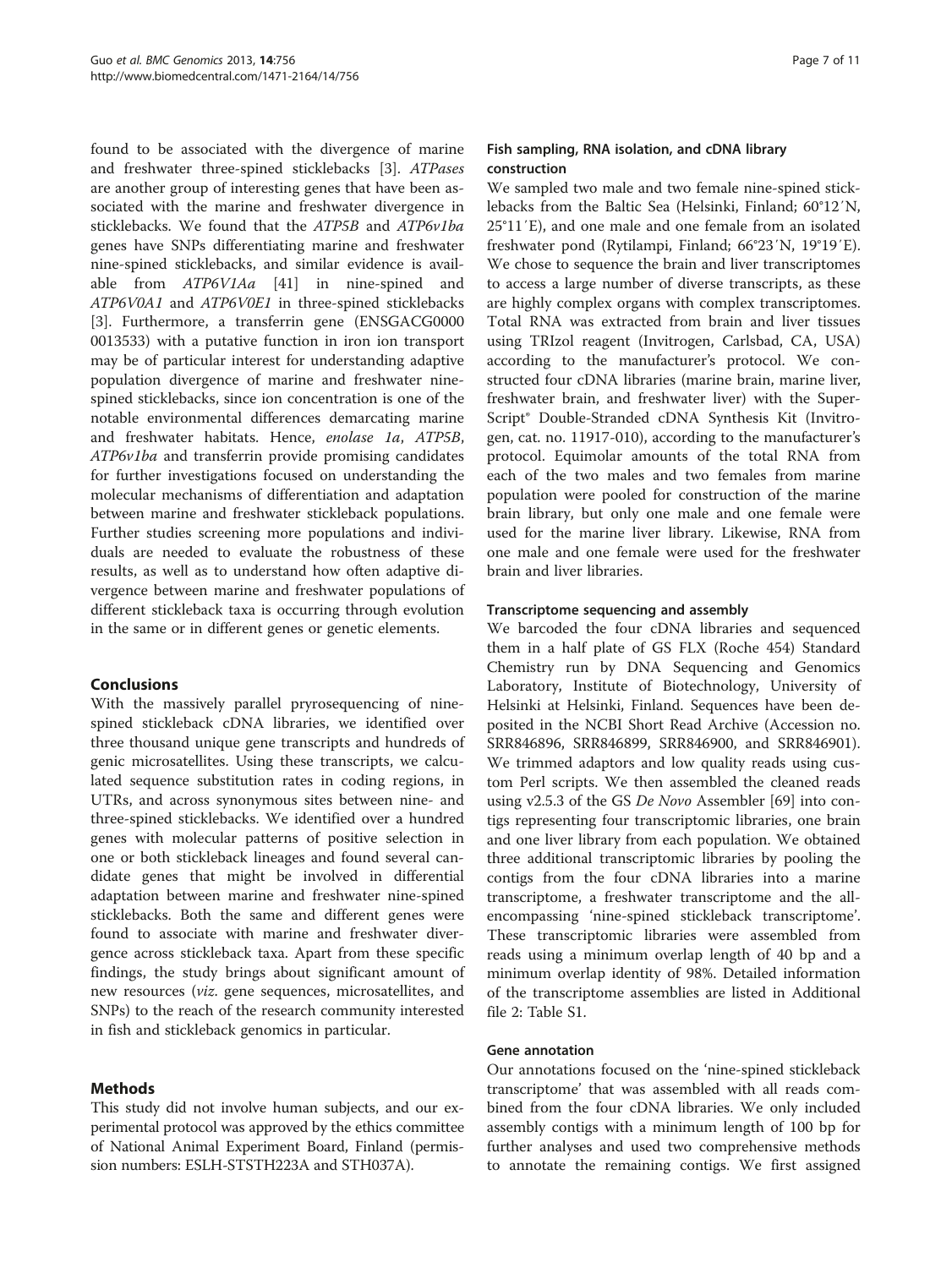their putative identities using BLASTX [\[70](#page-10-0)] searches against protein datasets of the three-spined stickleback reference (a freshwater individual [\[3](#page-8-0)]) from the Ensembl database [\[71](#page-10-0)] (release-68) with an E-value cutoff of  $1 \times 10^{-10}$ , and paired the contigs with their top BLAST hit. The resulting gene pairs are herein referred to as orthologs. Importantly, because of varying transcript lengths and alternative transcription, different ninespined stickleback contigs can map to different regions or to alternative transcripts of the same three-spined stickleback gene. To identify genes that are possibly lost (or missing) from the three-spined stickleback genome, we used contigs without hits against three-spined stickleback proteins as queries in BLASTX searches against protein datasets of the other model fishes Danio rerio, Gadus morhua, Oreochromis niloticus, Oryzias latipes, Takifugu rubripes, and Tetraodon nigroviridis from the Ensembl database release-68 and Xiphophorus maculatus from the Ensembl database release-70. We then used those contigs with hits in other model fish as queries in BLASTN and BLAT [[72\]](#page-10-0) searches against the three-spined stickleback genome to validate that these putative genes are lost (or missing) from the threespined stickleback genome.

We assigned putative functions for each selected ninespined stickleback contig using version 2.5.0 of Blast2GO [[73\]](#page-10-0), which performs a BLASTX search against the non-redundant database from NCBI with default parameters. We obtained annotated accession numbers and Gene Ontology (GO) [\[74\]](#page-10-0) numbers from NCBI QBLAST [[70\]](#page-10-0) based on an E-value of  $1 \times 10^{-10}$  and a high-scoring segment pair cut-off greater than 33. We conducted the annotation procedure with the following parameters: a pre-E-value-Hit-Filter of  $10^{-6}$ , a pro-Similarity-Hit-Filter of 15, an annotation cut-off of 55, and a GO weight of 5. GO term enrichment test was conducted using GOSSIP [[75\]](#page-10-0).

To obtain putative protein-coding and amino acid sequences, we employed GeneWise2 [[76](#page-10-0)] to deduce the open reading frame for each contig sequence using its corresponding best-match protein in the three-spined stickleback as a guide. The putative untranslated region (UTR) of each contig was obtained based on the results of the ORF prediction and further assessed by alignment with UTRs of their corresponding putative orthologs using MUSCLE [[77](#page-10-0)] with default settings to avoid including assembly artifacts.

#### Substitution rate estimation

We aligned the amino acid sequences of each pair of orthologs from nine- and three-spined sticklebacks using MUSCLE [\[77\]](#page-10-0) with default settings and manually inspected for possible alignment artifacts. We performed DNA sequence alignments from the resulting protein alignments using a custom Perl script. The number of nonsynonymous substitutions per nonsynonymous site  $(K_a)$  and synonymous substitutions per synonymous site  $(K<sub>s</sub>)$  between each orthologous pair was computed using a maximum-likelihood method [[78\]](#page-10-0) with the YN00 program implemented in PAML version 4.4 [\[79\]](#page-10-0). Only ninespined stickleback contigs with  $K_s \leq 0.5$  compared to their three-spined stickleback orthologs were selected for further analyses (e.g., GO annotation and SNP calling) and are referred to as unigenes. In addition, if different nine-spined stickleback contigs aligned to the same three-spined gene, nine-spined stickleback contig with smallest  $K<sub>s</sub>$  to the three-spined gene was kept; in case two contigs aligned to the same three-spined gene with equal  $K_s$  values, we randomly kept one of them for further analysis. As mentioned previously, several ninespined stickleback contigs or unigenes can correspond to different regions or transcripts of the same threespined stickleback gene.

We estimated the overall substitution rate between the nine- and three-spined stickleback genomes based on the divergence between unigenes and their orthologs (coding region and UTRs at least 50 bp long) while considering a divergence time around 13 Mya [[22\]](#page-9-0). Distances of coding regions and UTRs were calculated separately using Kimura's two parameter (K2P) model [[80\]](#page-10-0) in EMBOSS [\[81](#page-10-0)].

We performed the branch-site test [\[82,83](#page-10-0)] with the codeml program in PAML [[79\]](#page-10-0) to detect positive selection operating on sites in the nine- and three-spined stickleback lineages. For this test, we used the corresponding 1-to-1 ortholog in O. latipes (determined from Ensembl) as an outgroup. We were able to perform this test for 2,458 unigenes. We calculated the P values based on the Chi-square critical values of 3.84 (5%) as recommended in PAML [[79\]](#page-10-0). Multiple test correction was performed using the qvalue package in R [\[84\]](#page-10-0) with default settings to correct for the false discovery rate (FDR).

#### SNP calling

To determine single nucleotide polymorphisms (SNPs) among sampled nine-spined stickleback individuals, we mapped all of the cleaned reads from each of the four cDNA libraries separately to the nine-spined stickleback unigenes using BWA-SW in BWA 0.6.1 [[85\]](#page-10-0) with default settings. SNPs from each of the four mappings were called using samtools 0.1.18 [\[86\]](#page-10-0) with mpileup -I to disable indel calling as insufficient flushing during 454 sequencing usually leads to indel events around homopolymers [[87\]](#page-10-0). Only bases with a Phred quality score of at least 20 were considered for the SNP calling. Combined with the three-spined stickleback ortholog, SNPs were used for performing the McDonald-Kreitman (MK) test of neutral evolution [[88\]](#page-10-0) using libsequence [\[89](#page-10-0)]. The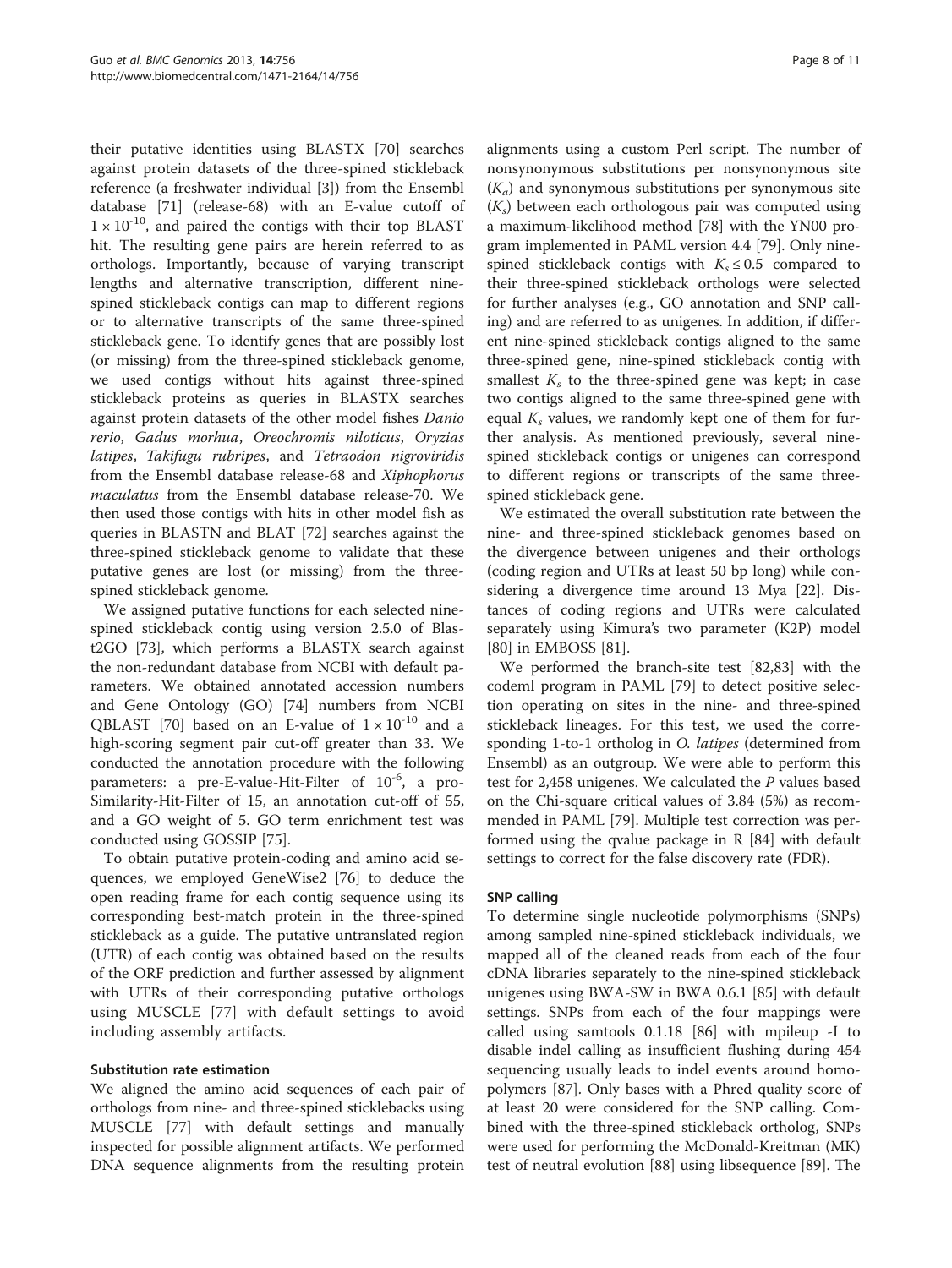<span id="page-8-0"></span>MK test is used for evaluating the ratio of polymorphism (intraspecies differences) and divergence (interspecies differences) at nonsynonymous and synonymous sites. Under neutrality, the ratio of polymorphism and divergence at these site classes is equal. We calculated an unbiased estimator of the direction of selection (DoS) developed by Stoletzki & Eyre-Walker [[90\]](#page-10-0), which is a modification of the neutrality index (NI) [[91\]](#page-10-0) by calculating the difference between the proportion of divergent and polymorphic nonsynonymous substitutions. Whereas DoS is zero under neutrality, positive selection driving an excess of nonsynonymous divergence between species would render DoS positive, and purifying selection reflected by an excess of nonsynonymous polymorphisms within species would decrease DoS below zero. Statistical significance in the departure from neutrality for each gene was determined by the Chi-square test with Yates correction as implemented in libsequence [\[89](#page-10-0)].

#### Microsatellite identification

We used a microsatellite identification program – MISA [[92\]](#page-10-0) to identify microsatellite motifs in our nine-spined unigenes. We searched for all types of Simple Sequence Repeats (SSRs) from mononucleotide to hexanucleotides using the following parameters: at least 10 repeats for mono-, 6 repeats for di- and 5 repeats for tri-, tetra-, penta- and hexanucleotide for simple repeats. We identified both perfect (SSRs containing a single repeat motif) and compound (SSRs composed of two or more motifs separated by  $< 100$  bp) SSRs.

#### Availability of supporting data

The data sets supporting the results of this article are available in the in the National Center for Biotechnology Information Short Read Archive repository (Accession no. SRR846896, SRR846899, SRR846900, and SRR846901), and included within the article and its additional files.

# Additional files

[Additional file 1: Figure S1.](http://www.biomedcentral.com/content/supplementary/1471-2164-14-756-S1.docx) Read length distribution; Figure S2. Contig length distribution; Figure S3. Unigene GO annotation plotting with WEGO; Figure S4. Unigene length distribution; Figure S5. Chromosomal distribution of unigenes along the three-spined stickleback genome (grey) and genes with molecular patterns of adaptive evolution between nine- and three-spined sticklebacks (black); Figure S6. Gene-specific substitution rates per synonymous site per year between nine- and three-spined sticklebacks; Figure S7. Boxplot of pairwise  $K_a$ and  $K_s$  between nine- and three-spined sticklebacks of the 165 genes showing evidence for adaptive evolution and other genes.

[Additional file 2: Table S1.](http://www.biomedcentral.com/content/supplementary/1471-2164-14-756-S2.docx) Assembly summary of nine-spined stickleback transcriptomic libraries; Table S2. Genes putatively lost in threespined sticklebacks.

[Additional file 3: Table S3.](http://www.biomedcentral.com/content/supplementary/1471-2164-14-756-S3.xlsx) Results from pairwise Ka/Ks calculation for detection of positive selection between nine- (9SS) and three-spined

(3SS) sticklebacks; Table S4. Results from a branch-site test for positive selection; Table S5. Direction of Selection (DoS) from the MK test; Table S6. GO term enrichment test of the genes with adaptive evolution between nine- and three-spined sticklebacks using GOSSIP; Table S7. Genes with SNPs between ecotypes; Table S8. Fixed genotype differences between ecotypes; Table S9. SSRs in unigenes of nine-spined stickleback.

#### Competing interests

The authors declare that they have no competing interests.

#### Authors' contributions

BG and JM conceived the study. EL performed the experiments. BG and FC analyzed the data. BG, FC, EB, and JM wrote the paper. All authors have read and approved the final manuscript.

#### Acknowledgements

We thank Gabor Herczeg and Abigel Gonda for help in obtaining the samples and Marika Karjalainen for help with the lab work. We thank CSC - the Finnish IT Center for Science for computing support. We also thank three anonymous reviewers for their constructive comments. Our research was supported by Academy of Finland (grant numbers 250435 and 265211 to J.M.).

#### Author details

1 Ecological Genetics Research Unit, Department of Biosciences, University of Helsinki, Helsinki, Finland. <sup>2</sup>Max Planck Institute for Evolutionary Biology Department of Evolutionary Ecology, Plön, Germany. <sup>3</sup>Institute for Evolution and Biodiversity, Evolutionary Bioinformatics, Westfalian Wilhelms University of Münster, Münster, Germany. <sup>4</sup>Division of Genetics and Physiology, Department of Biology, University of Turku, Turku, Finland.

#### Received: 3 May 2013 Accepted: 31 October 2013 Published: 5 November 2013

#### References

- 1. Hardison RC: Comparative genomics. PloS Biol 2003, 1:e58.
- 2. Stapley J, Reger J, Feulner PG, Smadja C, Galindo J, Ekblom R, Bennison C, Ball AD, Beckerman AP, Slate J: Adaptation genomics: the next generation. Trends Ecol Evol 2010, 25:705–712.
- 3. Jones FC, Grabherr MG, Chan YF, Russell P, Mauceli E, Johnson J, Swofford R, Pirun M, Zody MC, White S, et al: The genomic basis of adaptive evolution in threespine sticklebacks. Nature 2012, 484:55–61.
- 4. Gibson G: The synthesis and evolution of a supermodel. Science 2005, 307:1890–1891.
- 5. McKinnon JS, Rundle HD: Speciation in nature: the threespine stickleback model systems. Trends Ecol Evol 2002, 17:480–488.
- 6. Bell MA, Foster SA: The evolutionary biology of the threespine stickleback. London: Oxford University Press; 1995.
- 7. Chan YF, Marks ME, Jones FC, Villarreal G, Shapiro MD, Brady SD, Southwick AM, Absher DM, Grimwood J, Schmutz J, et al: Adaptive Evolution of pelvic reduction in sticklebacks by recurrent deletion of a Pitx1 Enhancer. Science 2010, 327:302–305.
- 8. Miller CT, Beleza S, Pollen AA, Schluter D, Kittles RA, Shriver MD, Kingsley DM: cis-regulatory changes in kit ligand expression and parallel evolution of pigmentation in sticklebacks and humans. Cell 2007, 131:1179–1189.
- 9. Colosimo PF, Hosemann KE, Balabhadra S, Villarreal G, Dickson M, Grimwood J, Schmutz J, Myers RM, Schluter D, Kingsley DM: Widespread parallel evolution in sticklebacks by repeated fixation of ectodysplasin alleles. Science 2005, 307:1928–1933.
- 10. Peichel CL, Ross JA, Matson CK, Dickson M, Grimwood J, Schmutz J, Myers RM, Mori S, Schluter D, Kingsley DM: The master sex-determination locus in threespine sticklebacks is on a nascent Y chromosome. Curr Biol 2004, 14:1416–1424.
- 11. Colosimo PF, Peichel CL, Nereng K, Blackman BK, Shapiro MD, Schluter D, Kingsley DM: The genetic architecture of parallel armor plate reduction in threespine sticklebacks. PloS Biol 2004, 2:635–641.
- Shapiro MD, Marks ME, Peichel CL, Blackman BK, Nereng KS, Jonsson B, Schluter D, Kingsley DM: Genetic and developmental basis of evolutionary pelvic reduction in threespine sticklebacks. Nature 2004, 428:717–723.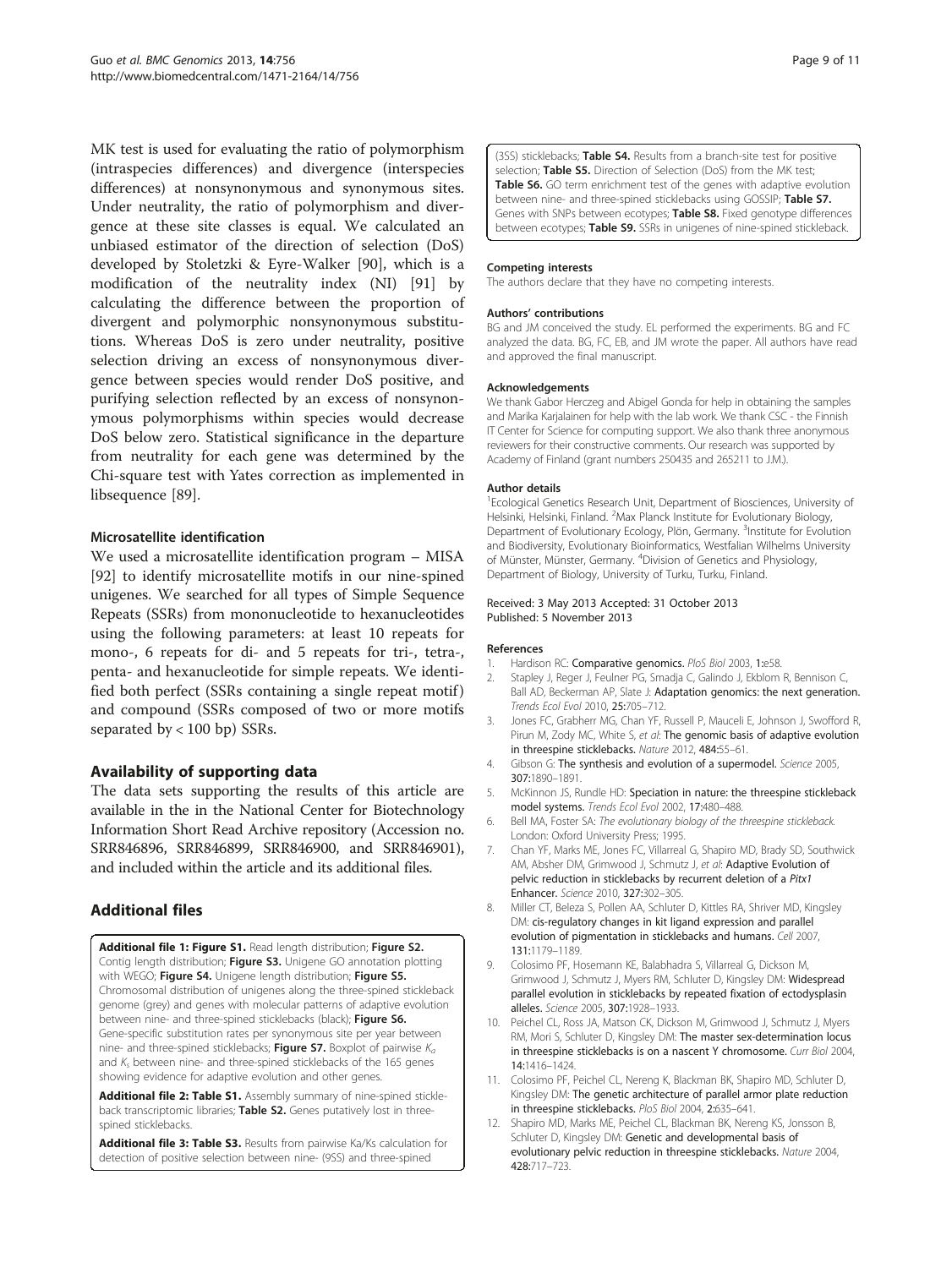- <span id="page-9-0"></span>13. Peichel CL, Nereng KS, Ohgi KA, Cole BLE, Colosimo PF, Buerkle CA, Schluter D, Kingsley DM: The genetic architecture of divergence between threespine stickleback species. Nature 2001, 414:901–905.
- 14. Cresko WA, Amores A, Wilson C, Murphy J, Currey M, Phillips P, Bell MA, Kimmel CB, Postlethwait JH: Parallel genetic basis for repeated evolution of armor loss in Alaskan threespine stickleback populations. Proc Natl Acad Sci USA 2004, 101:6050–6055.
- 15. Kimmel CB, Ullmann B, Walker C, Wilson C, Currey M, Phillips PC, Bell MA, Postlethwait JH, Cresko WA: Evolution and development of facial bone morphology in threespine sticklebacks. Proc Natl Acad Sci USA 2005, 102:5791–5796.
- 16. Shapiro MD, Bell MA, Kingsley DM: Parallel genetic origins of pelvic reduction in vertebrates. Proc Natl Acad Sci USA 2006, 103:13753–13758.
- 17. Shapiro MD, Summers BR, Balabhadra S, Aldenhoven JT, Miller AL, Cunningham CB, Bell MA, Kingsley DM: The genetic architecture of skeletal convergence and sex determination in ninespine sticklebacks. Curr Biol 2009, 19:1156–1156.
- 18. Shikano T, Laine VN, Herczeg G, Vilkki J, Merilä J: Genetic architecture of parallel pelvic reduction in ninespine sticklebacks. G3- Genes Genom Genet 2013, 3:1833–1842.
- 19. Laine VN, Shikano T, Herczeg G, Vilkki J, Merilä J: Quantitative trait loci for growth and body size in the nine-spined stickleback Pungitius pungitius L. Mol Ecol. in press.
- 20. Laine VN, Shikano T, Herczeg TG JV, Merilä J: QTL analysis of behavioral traits in nine-spined sticklebacks (Pungitius pungitius). Behav Genet. in press.
- 21. Merilä J: Nine-spined stickleback (Pungitius pungitius): an emerging model for evolutionary biology research. Ann N Y Acad Sci 2013, 1289:18–35.
- 22. Bell MA, Stewart JD, Park PJ: The world's oldest fossil threespine stickleback fish. Copeia 2009, 2009:256–265.
- 23. Wootton RJ: The biology of the sticklebacks. New York: Academic; 1976. 24. Shikano T, Shimada Y, Herczeg G, Merilä J: History vs. habitat type: explaining the genetic structure of European nine-spined stickleback
- (Pungitius pungitius) populations. Mol Ecol 2010, 19:1147–1161. 25. Teacher AGF, Shikano T, Karjalainen ME, Merilä J: Phylogeography and
- genetic structuring of European nine-spined sticklebacks (Pungitius pungitius)-mitochondrial DNA evidence. PLoS One 2011, 6:e19476.
- 26. Aldenhoven JT, Miller MA, Corneli PS, Shapiro MD: Phylogeography of ninespine sticklebacks (Pungitius pungitius) in North America: glacial refugia and the origins of adaptive traits. Mol Ecol 2010, 19:4061–4076.
- 27. Herczeg G, Gonda A, Merilä J: Evolution of gigantism in nine-spined sticklebacks. Evolution 2009, 63:3190–3200.
- 28. Herczeg G, Gonda A, Merilä J: Morphological divergence of North-European nine‐spined sticklebacks (Pungitius pungitius): signatures of parallel evolution. Biol J Linnean Soc 2010, 101:403-416.
- 29. Herczeg G, Gonda A, Merilä J: Predation mediated population divergence in complex behaviour of nine-spined stickleback (Pungitius pungitius). J Evol Biol 2009, 22:544–552.
- 30. Herczeg G, Gonda A, Merilä J: The social cost of shoaling covaries with predation risk in nine-spined stickleback, Pungitius pungitius, populations. Anim Behav 2009, 77:575–580.
- 31. Gonda A, Herczeg G, Merilä J: Habitat-dependent and-independent plastic responses to social environment in the nine-spined stickleback (Pungitius pungitius) brain. Proc R Soc B-Biol Sci 2009, 276:2085–2092.
- 32. Gonda A, Herczeg G, Merilä J: Adaptive brain size divergence in ninespined sticklebacks (Pungitius pungitius)? J Evol Biol 2009, 22:1721-1726.
- 33. Gonda A, Välimäki K, Herczeg G, Merilä J: Brain development and predation: plastic responses depend on evolutionary history. Biol Lett 2012, 8:249–252.
- 34. Trokovic N, Herczeg G, Ab Ghani NI, Shikano T, Merilä J: High levels of fluctuating asymmetry in isolated stickleback populations. BMC Evol Biol 2012, 12:115.
- 35. Trokovic N, Herczeg G, Scott McCairns R, Izza Ab Ghani N, Merilä J: Intraspecific divergence in the lateral line system in the nine‐spined stickleback (Pungitius pungitius). J Evol Biol 2011, 24:1546-1558.
- 36. Gonda A, Herczeg G, Merilä J: Population variation in brain size of nine-spined sticklebacks (Pungitius pungitius)–local adaptation or environmentally induced variation? BMC Evol Biol 2011, 11:75.
- 37. Shimada Y, Shikano T, Kuparinen A, Gonda A, Leinonen T, Merilä J: Quantitative genetics of body size and timing of maturation in two nine-spined stickleback (Pungitius pungitius) populations. PLoS One 2011, 6:e28859.
- 38. Waser W, Sahoo TP, Herczeg G, Merilä J, Nikinmaa M: Physiological differentiation among nine-spined stickleback populations: effects of copper exposure. Aquat Toxicol 2010, 98:188-195.
- 39. Feulner PG, Chain FJ, Panchal M, Eizaguirre C, Kalbe M, Lenz TL, Mundry M, Samonte IE, Stoll M, Milinski M, et al: Genome-wide patterns of standing genetic variation in a marine population of three-spined sticklebacks. Mol Ecol 2013, 22:635–649.
- 40. Hohenlohe PA, Bassham S, Etter PD, Stiffler N, Johnson EA, Cresko WA: Population genomics of parallel adaptation in threespine stickleback using sequenced RAD tags. PloS Genet 2010, 6:e1000862
- 41. Shikano T, Ramadevi J, Merilä J: Identification of local- and habitat-dependent selection: scanning functionally important genes in nine-spined sticklebacks (Pungitius pungitius). Mol Biol Evol 2010, 27:2775–2789.
- 42. Bruneaux M, Johnston SE, Herczeg G, Merilä J, Primmer CR, Vasemagi A: Molecular evolutionary and population genomic analysis of the ninespined stickleback using a modified restriction-site-associated DNA tag approach. Mol Ecol 2013, 22:565–582.
- Shikano T, Ramadevi J, Shimada Y, Merilä J: Utility of sequenced genomes for microsatellite marker development in non-model organisms: a case study of functionally important genes in nine-spined sticklebacks (Pungitius pungitius). BMC Genomics 2010, 11:334.
- 44. Andres JA, Larson EL, Bogdanowicz SM, Harrison RG: Patterns of transcriptome divergence in the male accessory gland of two closely related species of field crickets. Genetics 2013, 193:501–513.
- 45. Barreto FS, Moy GW, Burton RS: Interpopulation patterns of divergence and selection across the transcriptome of the copepod Tigriopus californicus. Mol Ecol 2011, 20:560–572.
- 46. Elmer KR, Fan S, Gunter HM, Jones JC, Boekhoff S, Kuraku S, Meyer A: Rapid evolution and selection inferred from the transcriptomes of sympatric crater lake cichlid fishes. Mol Ecol 2010, 19(Suppl 1):197–211.
- 47. Meyer E, Aglyamova GV, Wang S, Buchanan-Carter J, Abrego D, Colbourne JK, Willis BL, Matz MV: Sequencing and de novo analysis of a coral larval transcriptome using 454 GSFlx. BMC Genomics 2009, 10:219.
- 48. Parchman TL, Geist KS, Grahnen JA, Benkman CW, Buerkle CA: Transcriptome sequencing in an ecologically important tree species: assembly, annotation, and marker discovery. BMC Genomics 2010, 11:180.
- 49. Vera JC, Wheat CW, Fescemyer HW, Frilander MJ, Crawford DL, Hanski I, Marden JH: Rapid transcriptome characterization for a nonmodel organism using 454 pyrosequencing. Mol Ecol 2008, 17:1636–1647.
- 50. Axelsson E, Ratnakumar A, Arendt ML, Maqbool K, Webster MT, Perloski M, Liberg O, Arnemo JM, Hedhammar A, Lindblad-Toh K: The genomic signature of dog domestication reveals adaptation to a starch-rich diet. Nature 2013, 495:360–364.
- 51. Zhao S, Zheng P, Dong S, Zhan X, Wu Q, Guo X, Hu Y, He W, Zhang S, Fan W, et al: Whole-genome sequencing of giant pandas provides insights into demographic history and local adaptation. Nat Genet 2013, 45:67–71.
- 52. Guo B, Zou M, Gan X, He S: Genome size evolution in pufferfish: an insight from BAC clone-based Diodon holocanthus genome sequencing. BMC Genomics 2010, 11:396.
- 53. Guo B, Gan X, He S: Hox genes of the Japanese eel Anguilla japonica and Hox cluster evolution in teleosts. J Exp Zool Part B 2010, 314:135-147.
- 54. Zou M, Guo B, He S: The roles and evolutionary patterns of intronless genes in deuterostomes. Comp Funct Genomics 2011, 2011:680673.
- 55. Guo B, Zou M, Wagner A: Pervasive indels and their evolutionary dynamics after the fish-specific genome duplication. Mol Biol Evol 2012, 29:3005–3022.
- 56. Guo B, Tong C, He S: Sox genes evolution in closely related young tetraploid cyprinid fishes and their diploid relative. Gene 2009, 439:102–112.
- 57. Kulathinal RJ, Stevison LS, Noor MA: The genomics of speciation in Drosophila: diversity, divergence, and introgression estimated using low-coverage genome sequencing. Plos Genet 2009, 5:e1000550.
- 58. Noor MA, Feder JL: Speciation genetics: evolving approaches. Nat Rev Genet 2006, 7:851–861.
- 59. Yang Z, Bielawski JP: Statistical methods for detecting molecular adaptation. Trends Ecol Evol 2000, 15:496–503.
- 60. Hurst LD: The Ka/Ks ratio: diagnosing the form of sequence evolution. Trends Genet 2002, 18:486.
- Kumar S, Subramanian S: Mutation rates in mammalian genomes. Proc Natl Acad Sci USA 2002, 99:803–808.
- 62. Ravi V, Venkatesh B: Rapidly evolving fish genomes and teleost diversity. Curr Opin Genet Dev 2008, 18:544–550.